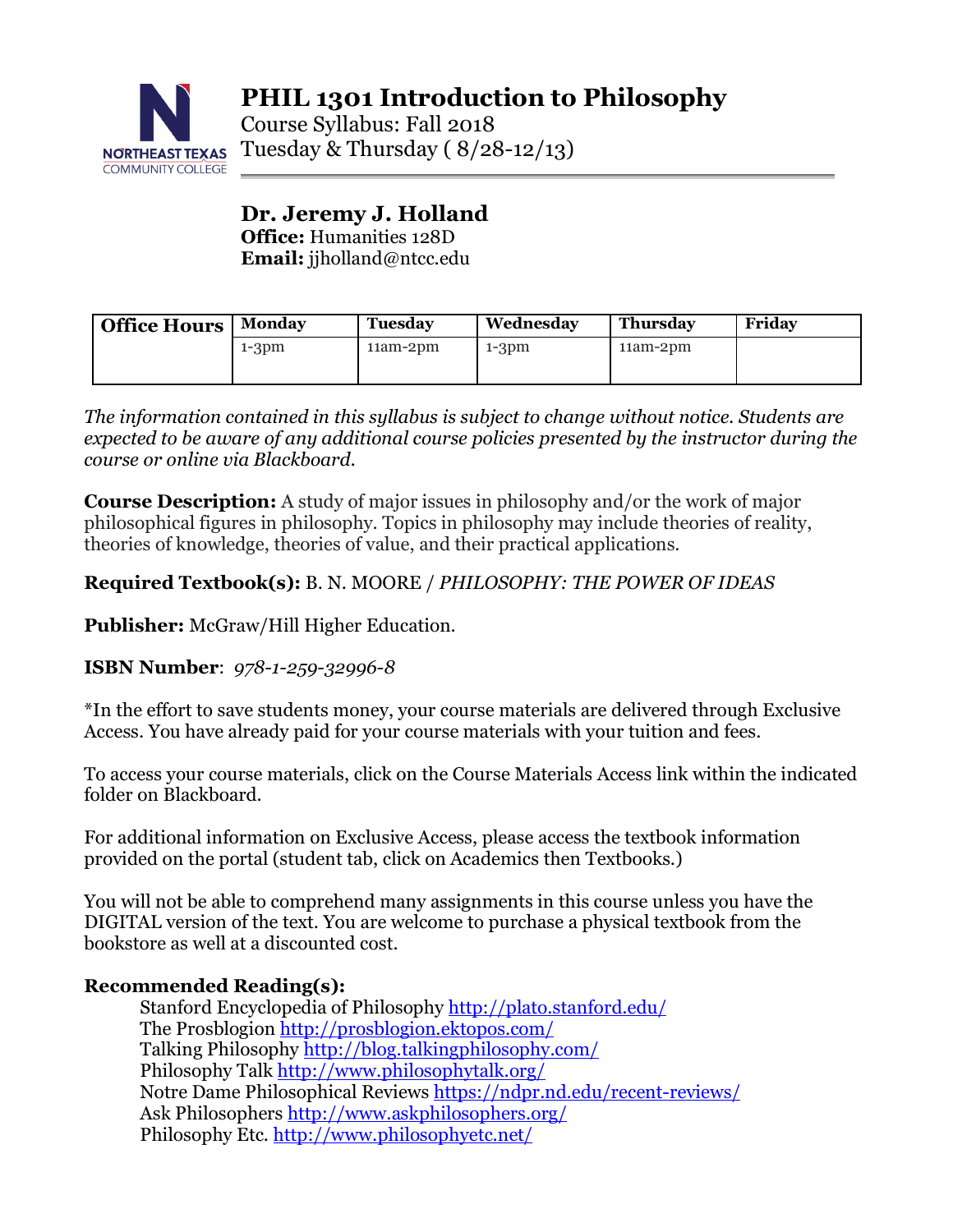## **Student Learning Outcomes:**

Upon successful completion of this course, students will:

- 1. Read, analyze, and critique philosophical texts.
- 2. Demonstrate knowledge of key concepts, major arguments, problems, and terminology in philosophy.
- 3. Present logically persuasive arguments both orally and in writing.
- 4. Demonstrate critical thinking skills in evaluation and application of philosophical concepts to various aspects of life.
- 5. Evaluate the personal and social responsibilities of living in a diverse world.

## **Course Objectives:**

- 1. Students will analyze and articulate the theoretical principles that guide philosophical life, applying historical principles to modern examples.
- 2. Students will critically evaluate the content, causes, and effects of philosophically significant events, questions, and decisions, articulating courses of action accurately, thoroughly, and in-depth without indication of personal belief (unless specifically requested).
- 3. Students will display an air of respect and understanding for philosophically and morally complex and sometimes sensitive issues.
- 4. By analyzing the opposition, students will develop their own philosophical voice, moving beyond simple claims to well-documented, supported arguments.

## **Lectures & Discussions:**

Lectures and/or discussions will be based on chapters in the textbook and selected academic readings.

### **Evaluation/Grading Policy:**

Students will be tested on assigned readings from the text as well as additional materials assigned in class. Previous arrangements must be made when it is necessary to miss a quiz/exam. In the case of an emergency where prior notification is unavailable, students must provide proof of an excused extenuating circumstance in order to make up the test.

Your **final grade** will be determined by 5 components:

| Punctuality & Participation | 20% |
|-----------------------------|-----|
| Oral Defense of Art Work    | 15% |
| Quizzes                     | 15% |
| Midterm Exam                | 25% |
| Final Exam                  | 25% |

### **Tests/Exams:**

Two exams will be given (midterm and final). The questions are primarily multiple choice, true/false and short essay. No notes are permitted on exams.

Previous arrangements must be made when it is necessary to miss an exam. In the case of an emergency where prior notification is unavailable, students must provide proof of an excused absence in order to make up the test.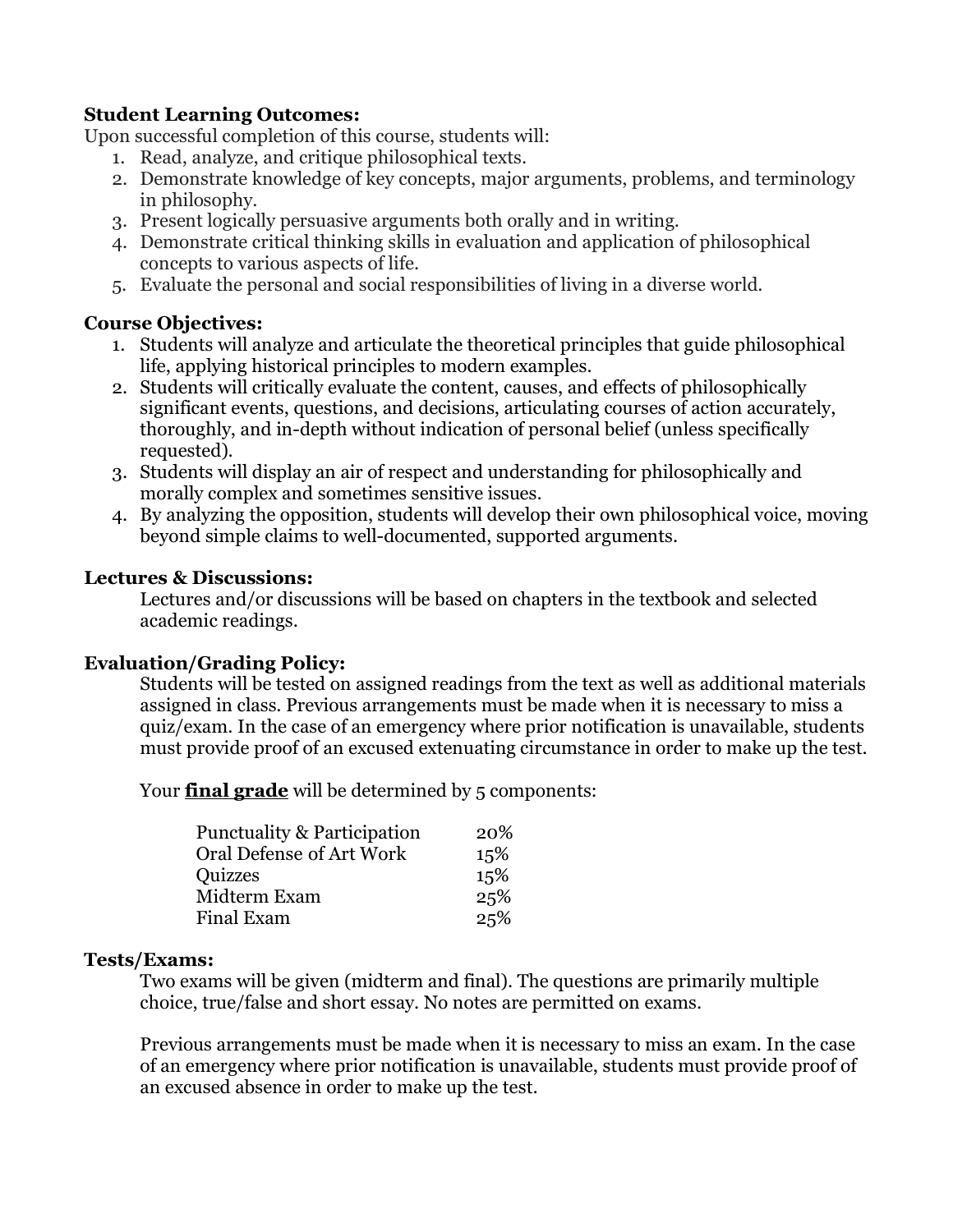#### **Student Responsibilities/Expectations:**

Since the lecture-discussion method will be employed in this class, regular attendance is highly encouraged. Students must be present in order to get credit for some in-class assignments. Failure to attend on mandatory attendance days will result in a loss of available points for the activity. If the attendance policy is broken, the instructor will examine the reasons for the student's absences, the student's work in the class, and determine whether it is in the student's best interest to remain in the class. If the student breaks the attendance policy, the instructor may begin withdrawal procedures (up to the college's withdrawal deadline) or may fail the student for the course (after the college's withdrawal deadline has passed). Students are expected to **check weekly** the campus email account and the course Blackboard for any course changes, announcements, and assignments.

#### **NTCC Academic Honesty Statement:**

Students are expected to complete course work in an honest manner, using their intellects and resources designated as allowable by the course instructor. Students are responsible for addressing questions about allowable resources with the course instructor. NTCC upholds the highest standards of academic integrity. This course will follow the NTCC Academic Honesty policy stated in the Student Handbook.

#### **ADA Statement:**

It is the policy of NTCC to provide reasonable accommodations for qualified individuals who are students with disabilities. This College will adhere to all applicable federal, state, and local laws, regulations, and guidelines with respect to providing reasonable accommodations as required to afford equal educational opportunity. It is the student's responsibility to request accommodations. An appointment can be made with Shannon Garrett, Academic Advisor/Coordinator of Special Populations located in the College Connection. She can be reached at 903-434-8218. For more information and to obtain a copy of the Request for Accommodations, please refer to the NTCC website - Special Populations.

#### **Family Educational Rights and Privacy Act** (**FERPA**):

The Family Educational Rights and Privacy Act (FERPA) is a federal law that protects the privacy of student education records. The law applies to all schools that receive funds under an applicable program of the U.S. Department of Education. FERPA gives parents certain rights with respect to their children's educational records. These rights transfer to the student when he or she attends a school beyond the high school level. Students to whom the rights have transferred are considered "eligible students." In essence, a parent has no legal right to obtain information concerning the child's college records without the written consent of the student. In compliance with FERPA, information classified as "directory information" may be released to the general public without the written consent of the student unless the student makes a request in writing. Directory information is defined as: the student's name, permanent address and/or local address, telephone listing, dates of attendance, most recent previous education institution attended, other information including major, field of study, degrees, awards received, and participation in officially recognized activities/sports.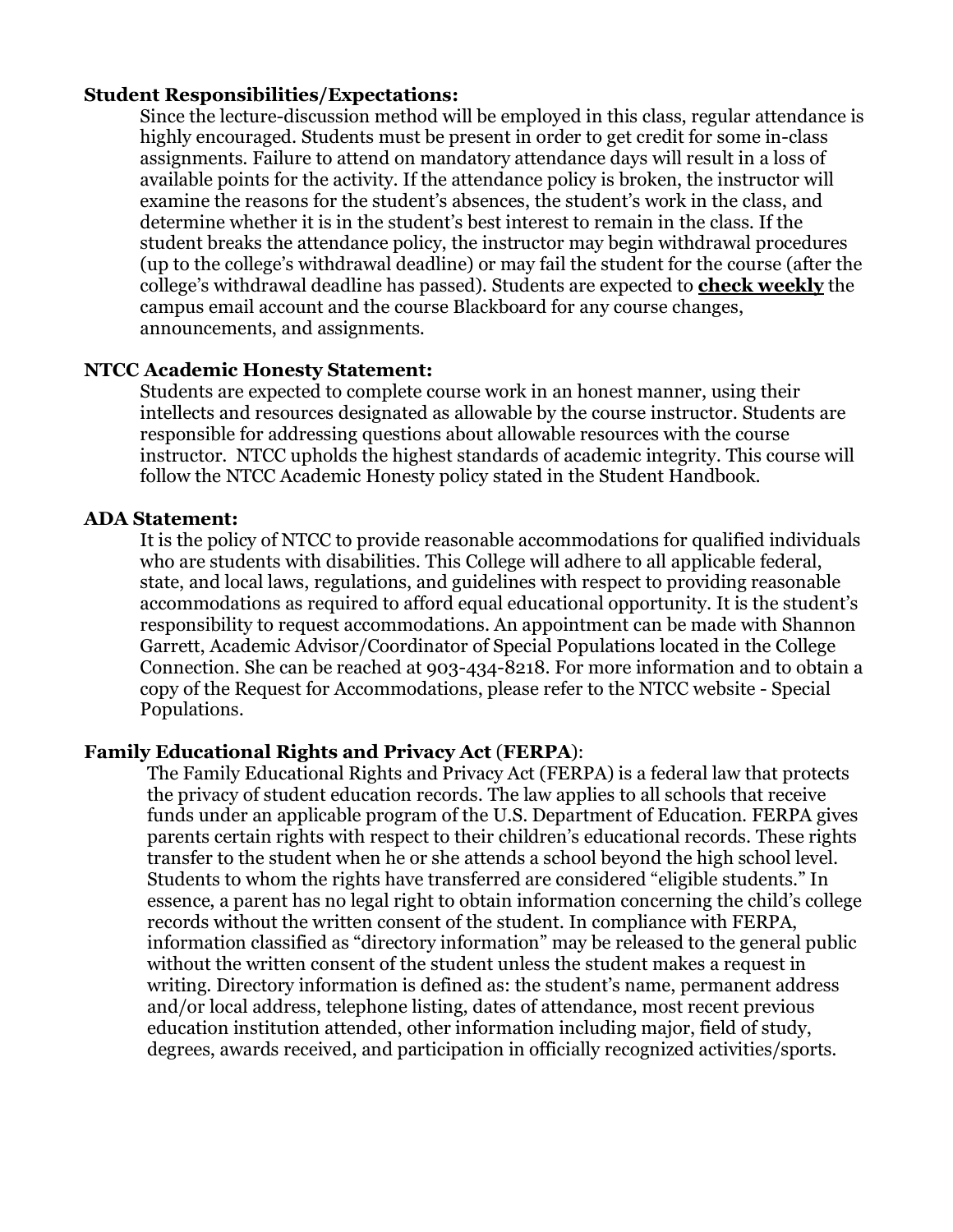# **Course Outline:**

| <b>Week</b>             | <b>Date</b>          | Lecture<br><b>Topic</b>  | <b>Reading</b>                                           | <b>Seminar Activity</b>                                   |
|-------------------------|----------------------|--------------------------|----------------------------------------------------------|-----------------------------------------------------------|
| $\mathbf{1}$            | $28 -$               | Classical                | Moore & Bruder Ch. 3 & 4                                 | Dialogue:                                                 |
|                         | Aug                  | Metaphysics              | The Undergraduate (Handout)                              | The Undergraduate                                         |
| $\mathbf{2}$            | $04 -$               | Modern                   | Moore & Bruder Ch. 6                                     | <b>Small Groups:</b>                                      |
|                         | Sept                 | Metaphysics              | Plato Apology (See Link Below)                           | Apology of Socrates                                       |
| 3                       | $11 -$               | Religious                | Moore & Bruder Ch. 13 & 15                               | Self-Reflection:                                          |
|                         | Sept                 | Theology                 | Rohr (Handout)                                           | <b>Spiritual Traditions</b>                               |
| $\overline{\mathbf{4}}$ | $18 -$               | Moral                    | Moore & Bruder Ch. 10                                    | Dialogue:                                                 |
|                         | Sept                 | Philosophy               | Alexander Ch. 2 (See Link Below)                         | Prison & Drug War                                         |
| $\overline{\mathbf{5}}$ | $25 -$<br>Sept       | Pragmatism               | Moore & Bruder Ch. 9<br>Chomsky Ch. 4 (See Link Below)   | Dialogue:<br>Just War Theory                              |
| 6                       | $2 -$                | Continental              | Moore & Bruder Ch. 8                                     | <b>Self-Reflection:</b>                                   |
|                         | Oct                  | Tradition                | Nietzsche Preface (See Link Below)                       | <b>Genealogy of Morals</b>                                |
| 7                       | $9-$<br>Oct          | Aesthetics               | Moore & Bruder pp. 566-572<br>Judging Criteria (Handout) | <b>Oral Defense:</b><br><b>Art Piece</b>                  |
| 8                       | $16 -$               | Classical                | Moore & Bruder Ch. 11                                    | <b>Small Groups:</b>                                      |
|                         | Oct                  | Liberalism               | US Founding Texts (See Link Below)                       | <b>US Founding Texts</b>                                  |
| 9                       | $23 -$               | Fascism &                | Snyder                                                   | Dialogue:                                                 |
|                         | Oct                  | Socialism                | (Handout)                                                | <b>Signs of Fascism</b>                                   |
| 10                      | $30 -$               | Logic &                  | Fairclough & Fairclough Ch. 2                            | <b>Text Analysis:</b>                                     |
|                         | Oct                  | Rhetoric                 | (See Link Below)                                         | McVeigh Letter                                            |
| 11                      | $6-$                 | Language &               | Van Dijk Ch. 18                                          | <b>Case Study:</b>                                        |
|                         | <b>Nov</b>           | <b>Mental Models</b>     | (See Link Below)                                         | Militia Movement                                          |
| 12                      | $13 -$               | Mind $\&$                | Kaal 2015 (Article)                                      | <b>Text Analysis:</b>                                     |
|                         | <b>Nov</b>           | Worldview                | President Trump's Inaugural Speech                       | Trump's Worldview                                         |
| 13                      | $20 -$<br><b>Nov</b> | Feminist<br>Thought      | Moore & Bruder Ch. 12                                    | Debate:<br><b>Merits of Feminism</b>                      |
| 14                      | $27 -$<br><b>Nov</b> | Alt-Right &<br>Alt-Light | Wodak Ch. 2 (Handout)                                    | <b>Small Groups:</b><br><b>Conspiracy Theory Websites</b> |
| 15                      | $4-$<br>Dec          | Postcolonial<br>Thought  | Moore & Bruder Ch. 16                                    | Debate:<br>Merits of Internationalism                     |
| 16                      | $11 -$<br>Dec        | Finals<br>Preparation    | <b>Review PowerPoints &amp; Readings</b>                 | <b>Final Exam</b>                                         |